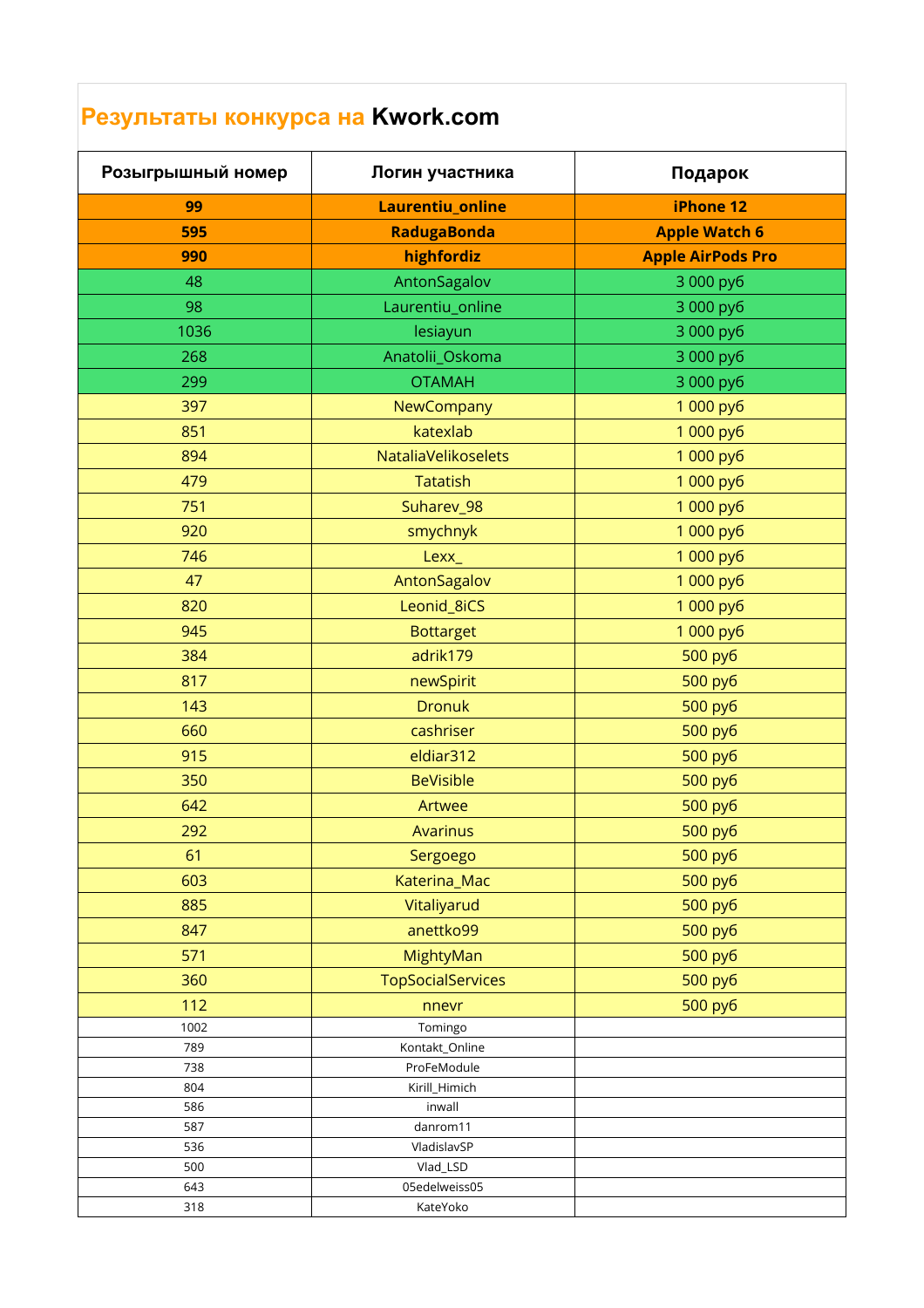| 664  | martynovaelena    |  |
|------|-------------------|--|
| 617  | Kudotigerman      |  |
| 242  | Laurentiu_online  |  |
| 1001 | Greyhorse         |  |
| 816  | newSpirit         |  |
| 478  | alembik           |  |
| 793  | Chaise            |  |
| 1038 | KIRILLTYZ         |  |
| 503  | NoSocial          |  |
| 633  | Marik             |  |
| 845  | 05edelweiss05     |  |
| 492  | VBATools          |  |
| 1024 | Aldous            |  |
| 512  | elenakw           |  |
| 523  | alexeysulokhin    |  |
| 822  | TomaSar           |  |
| 1028 | BeeLancer         |  |
| 85   | SMMKING_SPB       |  |
| 407  |                   |  |
|      | OleJohny          |  |
| 953  | king_artur        |  |
| 614  | airsam_design     |  |
| 237  | original32116     |  |
| 421  | reboox            |  |
| 93   | amplifier         |  |
| 799  | Verdat            |  |
| 599  | dead40vool        |  |
| 385  | Alexey_Kalugin    |  |
| 1048 | evension          |  |
| 77   | evgeniybos25      |  |
| 140  | Dronuk            |  |
| 38   | skerwell          |  |
| 1013 | KBaC              |  |
| 413  | WebSEO            |  |
| 488  | NETMVAS_TEAM      |  |
| 236  | original32116     |  |
| 773  | Alexander-prog    |  |
| 887  | Best-text         |  |
| 766  | AnnVladimirova    |  |
| 160  | Dronuk            |  |
| 30   | <b>OTISLAB</b>    |  |
| 893  | nataliered        |  |
| 89   | SMMKING_SPB       |  |
| 353  | MsAlexsandra      |  |
| 359  | beringsea         |  |
| 447  | AskerbekovE       |  |
| 189  | Arsine            |  |
| 694  | socialmarket      |  |
| 206  | quickly_promotion |  |
| 439  | Softsites         |  |
| 707  | Damirlt           |  |
| 1041 | evension          |  |
| 55   | Roma1501          |  |
| 327  | Mosher            |  |
| 955  | Onlinedelux       |  |
| 924  | benkevich7        |  |
| 86   | SMMKING_SPB       |  |
| 981  | antareus          |  |
|      |                   |  |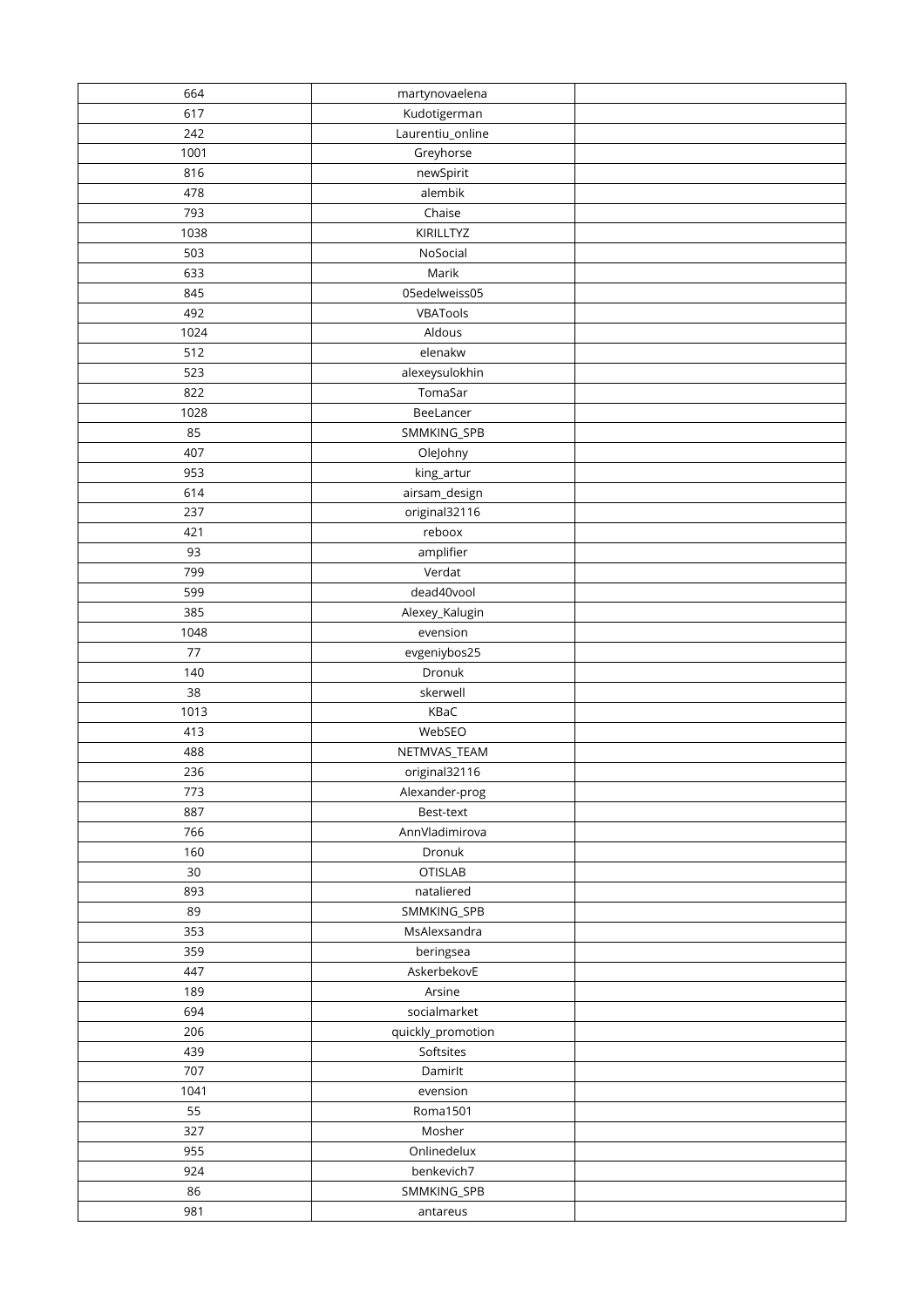| 32         | <b>OTISLAB</b>       |  |
|------------|----------------------|--|
| 689        | lena-donetsk         |  |
| 687        | Iswim-Tech-com       |  |
| 877        | Jovian               |  |
| 673        | WebDeLuxe            |  |
| 725        | SmoPromo             |  |
| 508        | flyfairy_y           |  |
| 951        | Genplan_AR           |  |
| 344        | KuzminAL74           |  |
| 59         | SocialMediaPro       |  |
| 534        | designer-web         |  |
| 146        | Dronuk               |  |
| 450        | vladreut             |  |
| 294        | yonojtrade           |  |
| 169        | Dronuk               |  |
| 138        | Dronuk               |  |
| 480        | shahbazkhan          |  |
| 884        | ElenaSazanova        |  |
| 665        | CYKERO4KA            |  |
| 110        | Romashko324          |  |
| 171        | Dronuk               |  |
| 781        | ssprod               |  |
| 941        | boss69               |  |
| 976        | Xdga                 |  |
| 100        | Nick0077             |  |
| 136        | AlanOliver           |  |
| 288        | Frostix              |  |
| 759        | 3dchnik              |  |
| 777        | philip_ost7          |  |
| 545        | vfrc100              |  |
| 20         | king_artur           |  |
| 95         | dr-design            |  |
| 378        | NaghiLala            |  |
| 825        | wind34               |  |
| 963        | XrumerProgon         |  |
| 12         | king_artur           |  |
| 282        | december2520         |  |
| 443        | aspayr               |  |
| 515        | LogoShmel            |  |
| 717        | prizpak              |  |
| 465        | kote-mo              |  |
| 309        | SocialFactory        |  |
| 502        | Xeniasa              |  |
| 654        | ekaterina_shlotgauer |  |
| $72\,$     | kneedeepindesign     |  |
| 716        | spirtix              |  |
| 220        | seo_broker           |  |
| 531<br>667 | king_artur           |  |
| 122        | notn0<br>Natasha777  |  |
| 276        | liliyajohnson        |  |
| 994        | DamonWhite           |  |
| 902        | DesignFox            |  |
| 655        | Daulet-designer      |  |
| 870        | Alex_Volgin          |  |
| 461        | Ivan_Shirin          |  |
| 437        | ninanokhrina         |  |
|            |                      |  |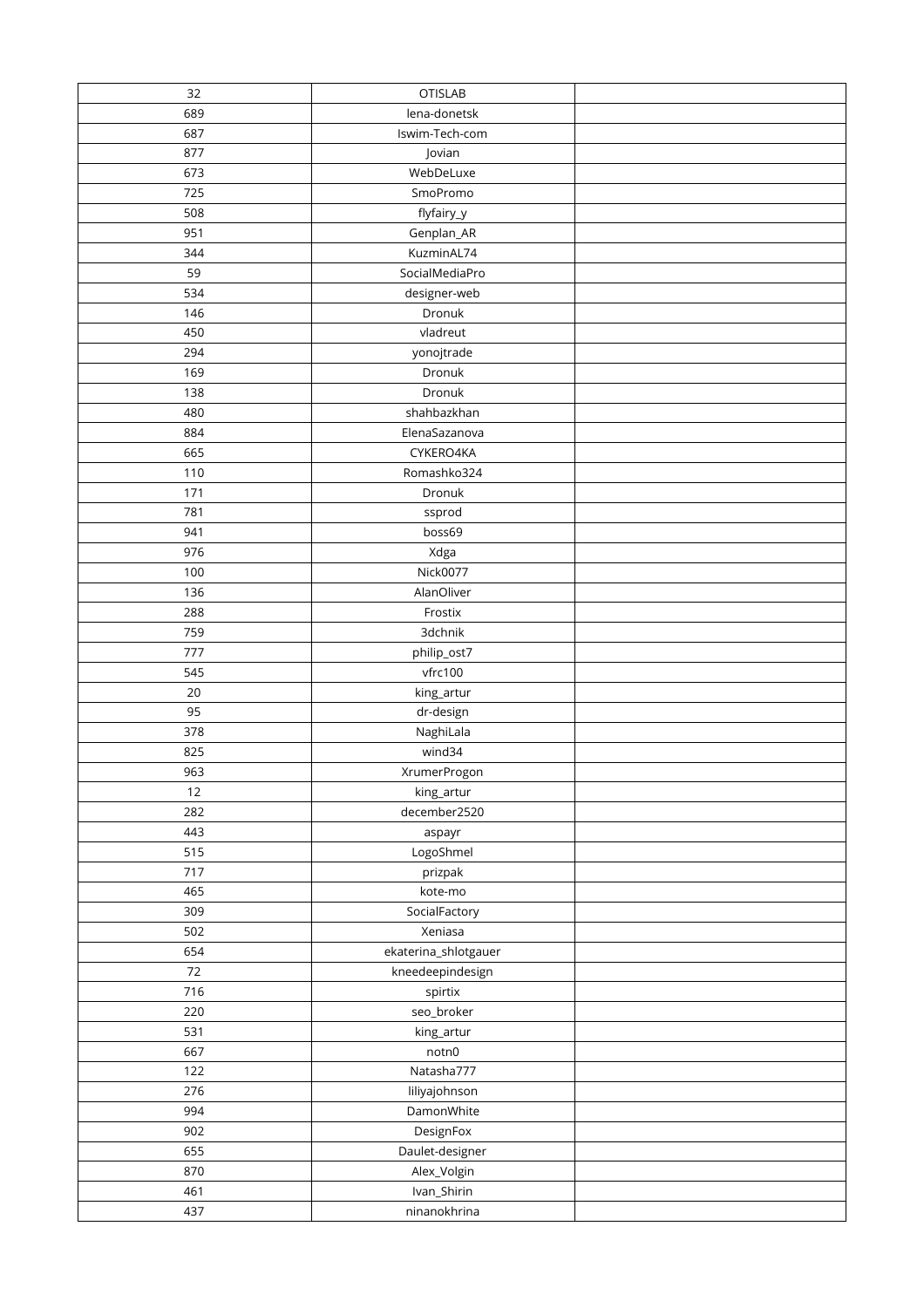| 992        | ilyha                    |  |
|------------|--------------------------|--|
| 338        | Kventionis               |  |
| 724        | sozdavan                 |  |
| 101        | patriot1977              |  |
| 514        | outreach_expert          |  |
| 249        | ktanster                 |  |
| 486        | NewCompany               |  |
| 103        | Kirill_88-               |  |
| 491        | original32116            |  |
| 455        | olginbonus               |  |
| 157        | Dronuk                   |  |
| 142        | Dronuk                   |  |
| 1061       | 3DSpecialist             |  |
| 401        | KirPrim                  |  |
| 29         | PaRaDoX2012              |  |
| 1051       | d_shelest                |  |
| 254        | Vladyslav_Skoryna        |  |
| 147        | Dronuk                   |  |
| 1011       | 3DreaMaster              |  |
| 54         | youtubewarrior           |  |
| 624        | vasilibulgakov89         |  |
| 201        | latif                    |  |
| 988        | Likos                    |  |
| 391        | darinanord               |  |
| 895        | Viktor2002il             |  |
| 1043       | Dogcho                   |  |
| 474        | JadeRiese                |  |
| 946        | beringsea                |  |
| 984        | annalimova               |  |
| 340        | _olya_ivanchenko         |  |
| 245        | SmmStudia                |  |
| 539        | alexxxandraaa            |  |
| 35         | Nicko_support            |  |
| 104        | Kirill_88-               |  |
| 934        | SmoPromo                 |  |
| 454        | NETMVAS_TEAM             |  |
| 174        | smm_agent98              |  |
| 1060       | R_Grigorev               |  |
| 332        | miracledev               |  |
| 297        | disnetern                |  |
| 386        | files                    |  |
| 652        | Alexx888                 |  |
| 120        | Kwork_Stalker            |  |
| 961        | Greyhorse                |  |
| 732        | Art_Fresko               |  |
| 644        | RomaKaifa                |  |
| 868        | artanika                 |  |
| 566        | outreach_expert          |  |
| 185<br>535 | smm_shop                 |  |
| 753        | fedynludmila<br>OLEG-1-0 |  |
| 186        | bogdan_ed1tor            |  |
| 133        | arayikyeremyan           |  |
| 762        | Pandora_Hub              |  |
| 410        | king_artur               |  |
| 280        | MichaelArkad             |  |
| 15         | king_artur               |  |
|            |                          |  |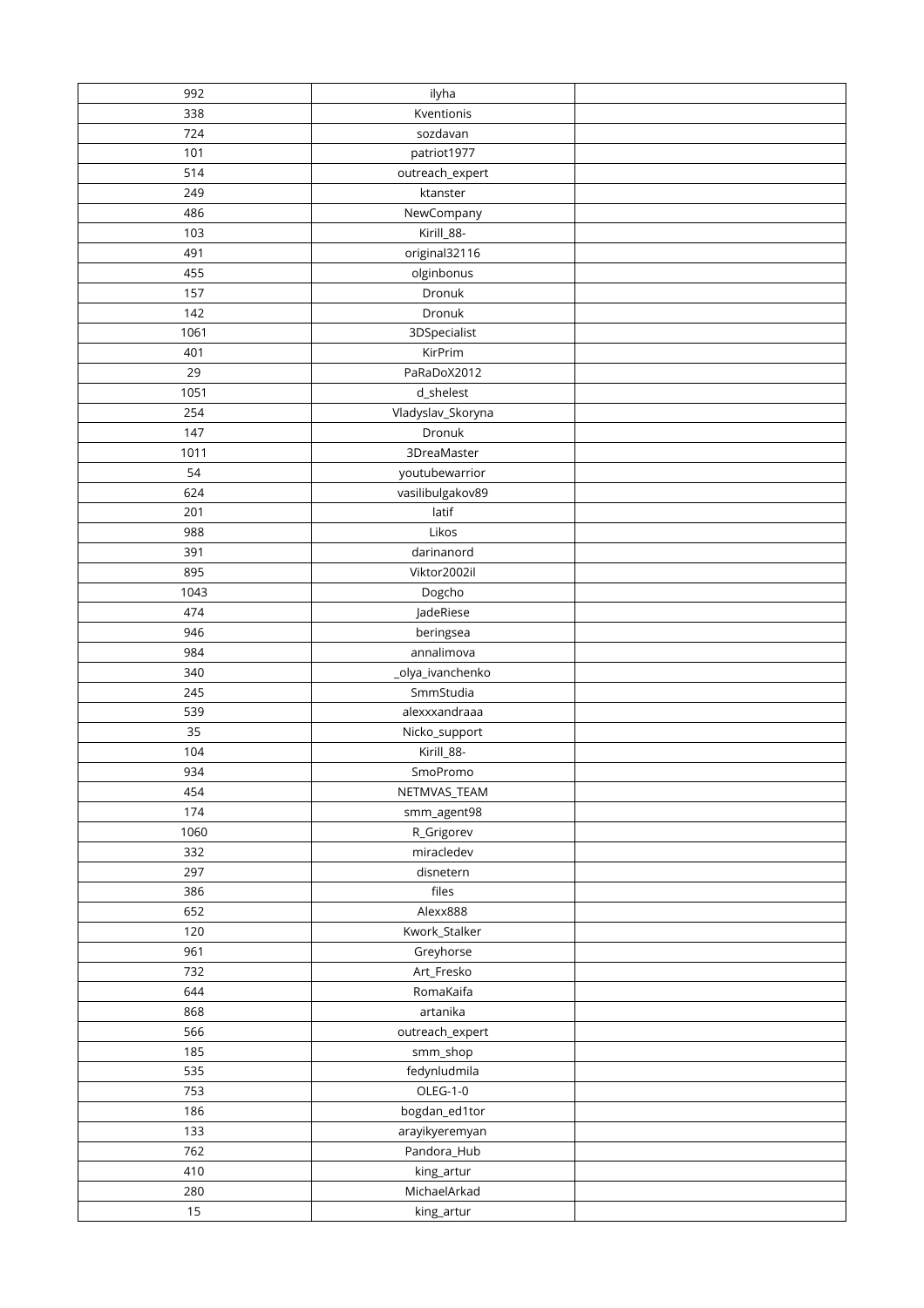| 334  | NewCompany            |  |
|------|-----------------------|--|
| 839  | Krasnovsky            |  |
| 818  | newSpirit             |  |
| 819  | 63evg                 |  |
| 605  | Onlinedelux           |  |
| 501  | Firdavs-2525          |  |
| 261  | SvPopova              |  |
| 965  | megadiz               |  |
| 1008 | Amwap                 |  |
| 231  | sysadm                |  |
| 719  | kolonschakov058       |  |
| 940  | Mydigiseller          |  |
| 311  | ZeeshanAli            |  |
| 422  | NewCompany            |  |
| 53   | siteservicehelp       |  |
| 905  | artleonovitch         |  |
| 1033 | evension              |  |
| 162  | Dronuk                |  |
| 79   | evgeniybos25          |  |
| 495  | Ormen                 |  |
| 84   | SMMKING_SPB           |  |
| 415  | reboox                |  |
| 858  | Opencart-master       |  |
| 871  | KsentaSpb             |  |
| 928  | Rinel4ik              |  |
| 835  | Vlad_ProTarget        |  |
| 827  | kondrashovz           |  |
| 444  | babasons              |  |
| 241  | SMMKING_SPB           |  |
| 137  | DmitryDesign          |  |
| 714  | sofia_nurmetova       |  |
| 735  |                       |  |
| 683  | faygh2013<br>Okon-bis |  |
| 720  | Rosson                |  |
| 729  | egorkorablev          |  |
|      |                       |  |
| 1037 | Irps                  |  |
| 823  | Saddiquee             |  |
| 506  | king_artur            |  |
| 369  | hellnet               |  |
| 970  | Buy1                  |  |
| 900  | Rette                 |  |
| 132  | jeffo18               |  |
| 919  | wpexpert              |  |
| 351  | king_artur            |  |
| 65   | HuracanPerformante    |  |
| 295  | yonojtrade            |  |
| 873  | Nina11                |  |
| 352  | outreach_expert       |  |
| 788  | First_Step_PRO        |  |
| 636  | Kapysta38             |  |
| 569  | maddemstaff           |  |
| 105  | poleivetsss           |  |
| 328  | nickita_westwood      |  |
| 1031 | disakana              |  |
| 995  | levani150             |  |
| 538  | fahadiqbal4859        |  |
| 111  | Romashko324           |  |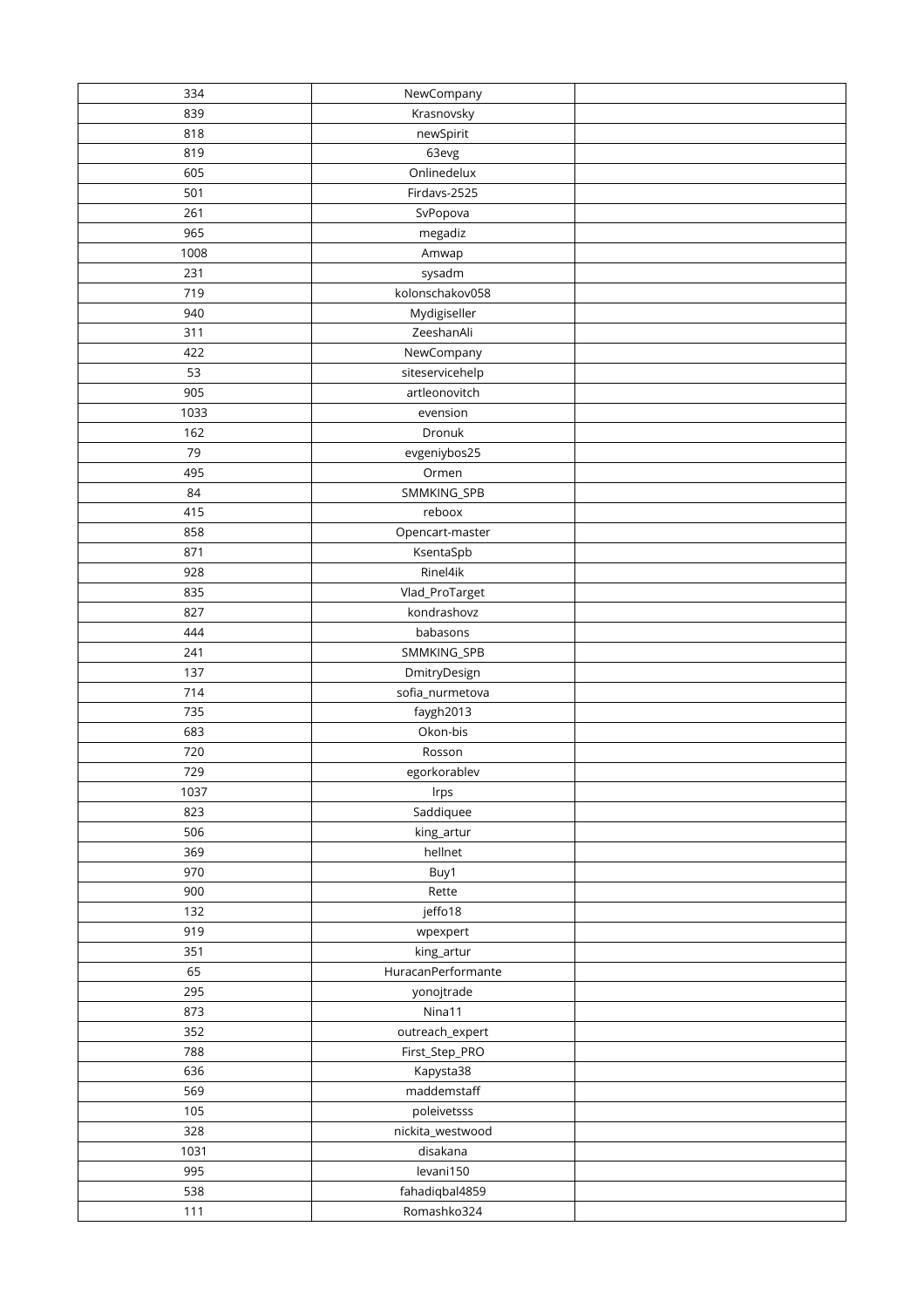| 167  | Dronuk              |  |
|------|---------------------|--|
| 681  | Okon-bis            |  |
| 82   | SMMKING_SPB         |  |
| 897  | P_Dmitriy_V         |  |
| 705  | Kuznec37            |  |
| 982  | Irina_gorshkova     |  |
| 1022 | Augustin51          |  |
| 148  | Dronuk              |  |
| 296  | SevenTeam           |  |
| 675  | denny_k0            |  |
| 661  | Dontail             |  |
| 709  | evangellin2505      |  |
| 218  | YourPromotionStudio |  |
| 618  | Abedin_shohagh      |  |
| 646  | AlexCalm            |  |
| 435  | shaggy99            |  |
| 562  | outreach_expert     |  |
| 118  | Kwork_Stalker       |  |
| 155  | Dronuk              |  |
| 880  | nasavi13            |  |
| 549  | energy7777          |  |
| 867  | julie_t             |  |
| 259  | sergey-cezar        |  |
| 668  | Ya_valeriya         |  |
| 262  | olya_ai_stories     |  |
| 769  | vikanina89          |  |
| 612  | qugen               |  |
| 377  | drNull              |  |
| 264  | ARafael             |  |
| 625  | Alexander_Movchan   |  |
| 308  | Pavel_VI            |  |
| 468  | Bunior1373          |  |
| 524  | prizpak             |  |
| 412  | anettko99           |  |
| 606  | labofseo            |  |
| 90   | SMMKING_SPB         |  |
| 747  | Alisa_Ivanova17     |  |
| 1054 | rvnnn               |  |
| 628  | SmoPromo            |  |
| 957  | DariaGray           |  |
| 181  | freelanceweb26      |  |
| 324  | NewCompany          |  |
| 253  | profi_lawyer        |  |
| 812  | Tornadooo           |  |
| 87   | SMMKING_SPB         |  |
| 616  | labofseo            |  |
| 286  | IGR_Game            |  |
| 383  | Bunior1373          |  |
| 164  | Dronuk              |  |
| 66   | HuracanPerformante  |  |
| 916  | Viazeslav1          |  |
| 575  | lulumax             |  |
| 97   | reboox              |  |
| 307  | Bunior1373          |  |
| 168  | Dronuk              |  |
| 363  | Art_Velikiy         |  |
| 18   | king_artur          |  |
|      |                     |  |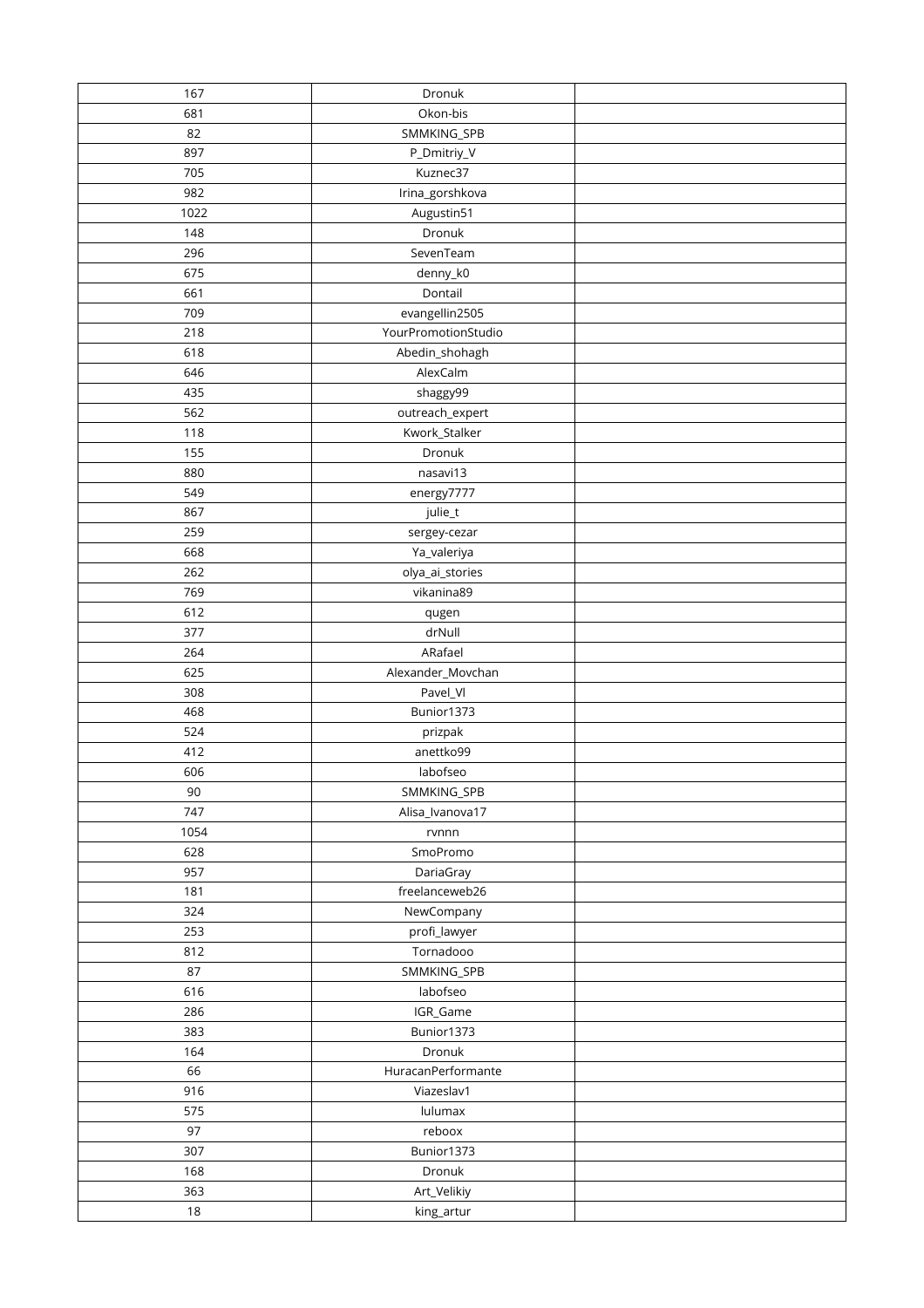| 785         | rybchenko_sv       |  |
|-------------|--------------------|--|
| 701         | madina_slidekit    |  |
| 209         | VictoriyaNs        |  |
| 1055        | kinderlii          |  |
| 173         | nat3110            |  |
| 342         | k_ilya             |  |
| 144         | Dronuk             |  |
| 1040        | SerZatr            |  |
| 556         | chernyholeg        |  |
| 914         |                    |  |
|             | Ahmetakbope        |  |
| 306         | Artpluss           |  |
| 802         | Olga_free88        |  |
| 442         | Vazillo_design     |  |
| 690         | msva               |  |
| 563         | GreatChester18     |  |
| 693         | 63evg              |  |
| 440         | Softsites          |  |
| 748         | Tsukiyomi          |  |
| 600         | labofseo           |  |
| 1058        | SerojaKKK          |  |
| 551         | royaldigital       |  |
| 25          | Xdga               |  |
| $\mathsf 3$ | like-clik          |  |
| 964         | Anastasia_nnn      |  |
| 145         | Dronuk             |  |
| 688         | Wolkolashka        |  |
| 797         | skerwell           |  |
| 803         | nikitivich         |  |
| 966         | -Mentos-           |  |
| 51          |                    |  |
| 540         | Tom_Bilotta        |  |
|             | KF_designer        |  |
| 134         | arayikyeremyan     |  |
| 576         | Liana900           |  |
| 272         | khusanov-m         |  |
| 975         | ssdesign           |  |
| 178         | king_artur         |  |
| 24          | seoguru2020        |  |
| 901         | BeVisible          |  |
| 666         | AnnaCom            |  |
| 750         | racqoen            |  |
| 153         | Dronuk             |  |
| 367         | aramyananahit      |  |
| 712         | isrtsn             |  |
| 883         | allsab             |  |
| 490         | 05edelweiss05      |  |
| 537         | fahadiqbal4859     |  |
| 550         | Russia-Woman       |  |
| 258         | OlegTixomirov      |  |
| 16          | king_artur         |  |
| 396         | Elena_Akperova     |  |
|             |                    |  |
| 69          | HuracanPerformante |  |
| 588         | expert899          |  |
| 1009        | Shilkina_Ket       |  |
| 790         | Djunky             |  |
| 1016        | elvtem             |  |
| 68          | HuracanPerformante |  |
| 674         | ProFeModule        |  |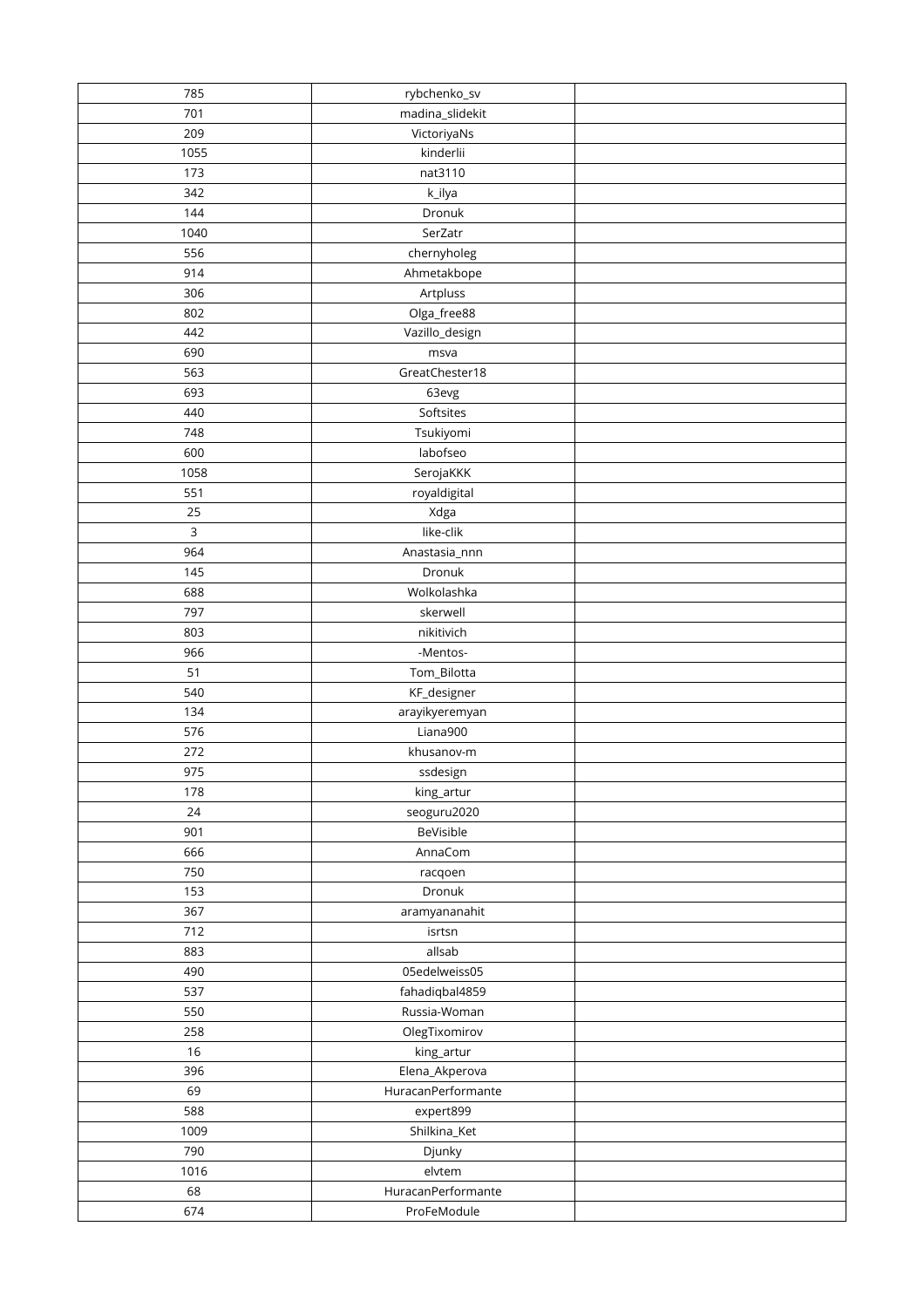| 381        | Egor_Kharkov                  |  |
|------------|-------------------------------|--|
| 364        | alyena02                      |  |
| 808        | It-work                       |  |
| 796        | wind34                        |  |
| 509        | _Arthur___                    |  |
| 184        | smm_shop                      |  |
| 913        | Onlinedelux                   |  |
| 783        | Best-text                     |  |
| 45         | Seo12                         |  |
| 557        | nice77                        |  |
| 772        | Alexandr_Hud                  |  |
| 936        | BroDesign                     |  |
| 392        | newsteach                     |  |
| 943        | ProstoPol                     |  |
| 283        | elvindesigner                 |  |
| 204        | 3d_face_studio                |  |
| 742        | Best-text                     |  |
| 554        | YevhenSh                      |  |
| 1042       | Best-text                     |  |
| 1017       | felus                         |  |
| 568        | Julie_1                       |  |
| 911        | Demian88                      |  |
| 152        | Dronuk                        |  |
| 910        | Wordpressor                   |  |
| 373        | nginkor_24                    |  |
| 525        | Daniel_Barmak                 |  |
| 43         |                               |  |
| 971        | Delvig                        |  |
| 365        | Irkmr                         |  |
| 263        | def_                          |  |
| 39         | Maksim_NIkolaev<br>skerwell   |  |
| 745        | Duweb                         |  |
| 989        |                               |  |
|            | julie_t                       |  |
| 770        | timplay89<br>Laurentiu_online |  |
| 499        |                               |  |
| 271<br>921 | AlexandrShilo                 |  |
| 212        | KimaAvetisyan<br>NexGen       |  |
|            |                               |  |
| 608        | labofseo                      |  |
| 497        | interno_x                     |  |
| 607        | labofseo                      |  |
| 670        | devalerim                     |  |
| 417<br>763 | Xdga<br>3dviz                 |  |
|            |                               |  |
| 711        | art-design                    |  |
| 426        | reboox                        |  |
| 731        | Nellia_Khabibulina            |  |
| 679        | notablis                      |  |
| 517        | MaruArt                       |  |
| 649        | lesya102                      |  |
| 1003       | maccoldberry                  |  |
| 685        | Wordpressor                   |  |
| 469        | mypage                        |  |
| 279        | AndriiSvityi                  |  |
| 404        | imnotes                       |  |
| 507        | <b>VVff</b>                   |  |
| 850        | IPaparazzi                    |  |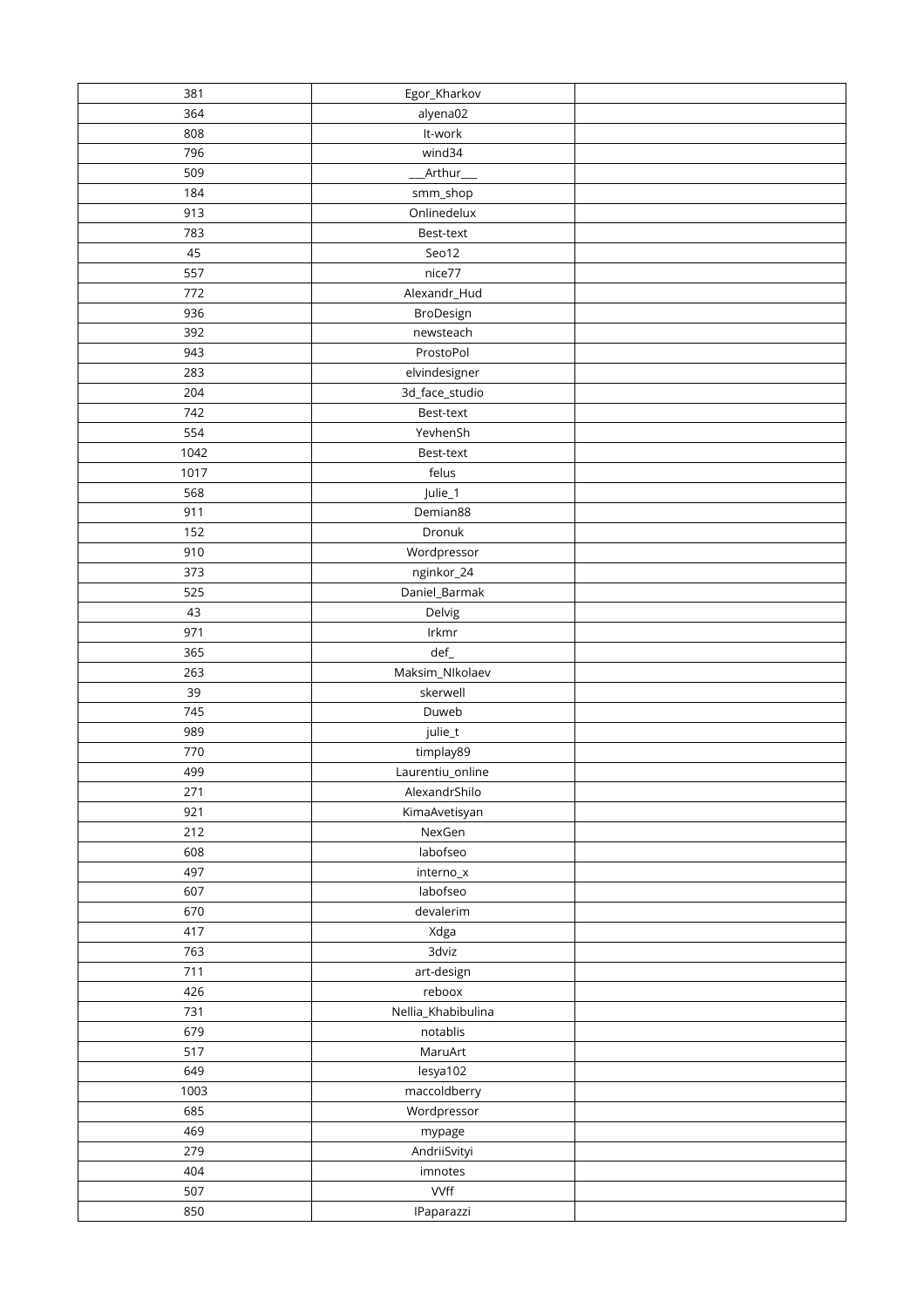| 433  | shaggy99                    |  |
|------|-----------------------------|--|
| 760  | irinka_rybkina              |  |
| 194  | latif                       |  |
| 425  | keitmn                      |  |
| 5    | dbogak                      |  |
| 321  | Monktwins                   |  |
| 354  | Naraytrace                  |  |
| 700  | seonatali                   |  |
| 183  | smm_shop                    |  |
| 511  | detailed_immersion          |  |
| 522  | mister889                   |  |
| 1057 | Augustin51                  |  |
| 301  | Art_Velikiy                 |  |
| 14   | king_artur                  |  |
| 126  | Avatar                      |  |
| 358  | Mrs_boich                   |  |
| 836  | Andrew1234567890            |  |
| 898  | StarMediaYouTube            |  |
| 968  | lermind                     |  |
| 368  | myanasa                     |  |
| 125  | Natasha777                  |  |
| 543  | lesiayun                    |  |
| 634  | Seda                        |  |
| 414  | DimetaPro                   |  |
| 682  | kamilionare                 |  |
| 489  |                             |  |
| 348  | IPaparazzi<br>Avlis         |  |
| 477  |                             |  |
| 829  | DmitriiBlack                |  |
| 64   | Best-text                   |  |
|      | Sergoego                    |  |
| 638  | HR-department               |  |
| 944  | LEVA_FOMINOV                |  |
| 310  | creative_fox<br>TRIX-DESIGN |  |
| 406  |                             |  |
| 158  | Dronuk                      |  |
| 544  | foxlye                      |  |
| 329  | wlru                        |  |
| 635  | VODILA                      |  |
| 78   | evgeniybos25                |  |
| 980  | Dogcho                      |  |
| 371  | dail_ee                     |  |
| 1026 | Daniel_Barmak               |  |
| 1006 | -Mentos-                    |  |
| 36   | Alisherkaa                  |  |
| 211  | NexGen                      |  |
| 663  | sasholy                     |  |
| 83   | SMMKING_SPB                 |  |
| 466  | tvoy_photo                  |  |
| 692  | SirWilliam                  |  |
| 590  | error404artist              |  |
| 96   | IPaparazzi                  |  |
| 651  | AngelinaProtein             |  |
| 60   | gresaggr                    |  |
| 1032 | BeeLancer                   |  |
| 672  | Katerina_Mac                |  |
| 627  | YuriyGH                     |  |
| 233  | vladisl48                   |  |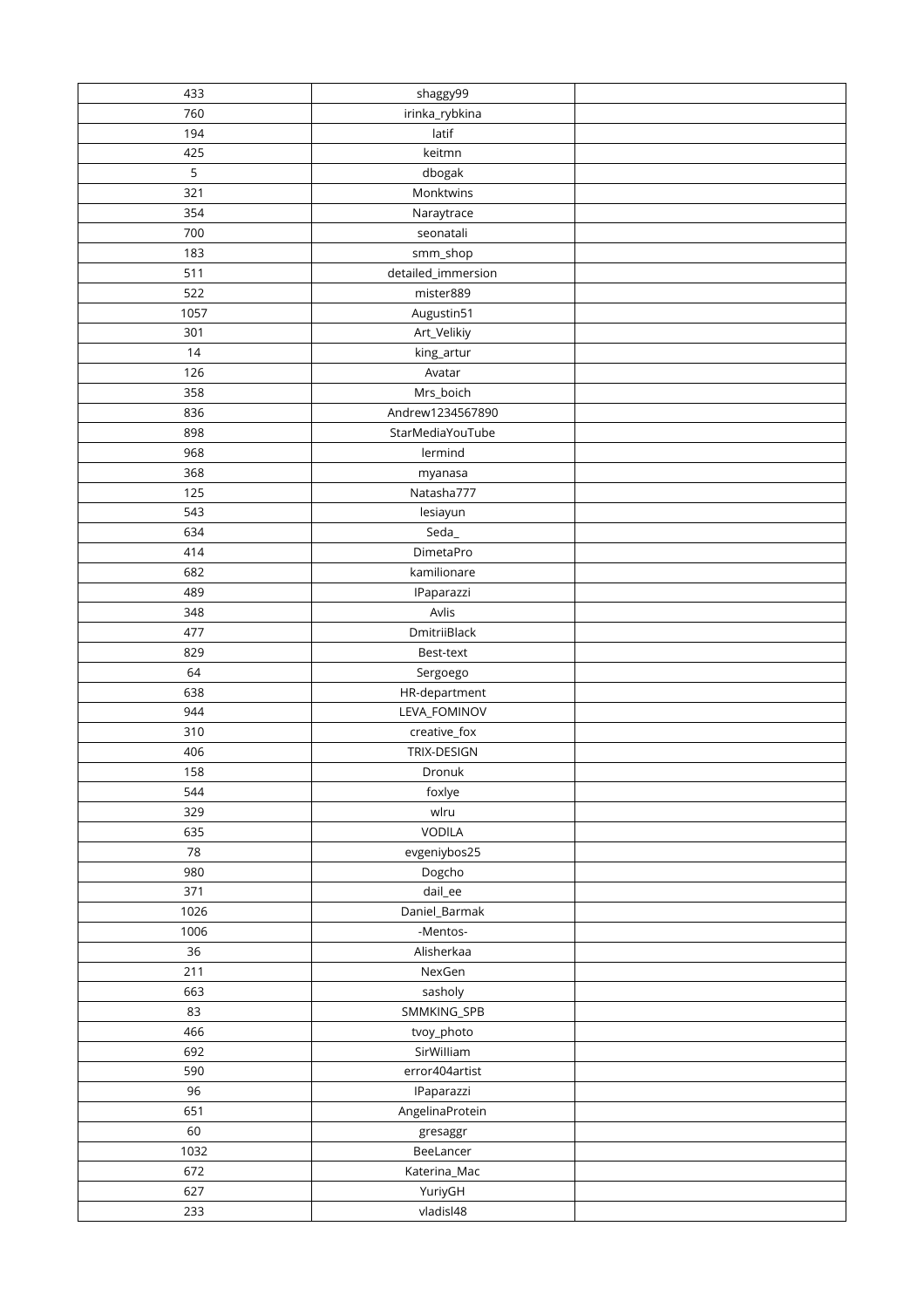| 656        | Skvortsov_Ilya              |  |
|------------|-----------------------------|--|
| 62         | Sergoego                    |  |
| 248        | arayikyeremyan              |  |
| 805        | Gaevskiy                    |  |
| 46         | VoloPro100                  |  |
| 1027       | BeeLancer                   |  |
| 678        | videoace                    |  |
| 216        | YourPromotionStudio         |  |
| 281        | Kot_kobain                  |  |
| 972        | NewCompany                  |  |
| 177        | king_artur                  |  |
| 239        | SMM_Top-Service             |  |
| 362        | antonpm                     |  |
| 684        | Ekaterinka_                 |  |
| 123        | Natasha777                  |  |
| 476        | naixw0w                     |  |
| 996        | evension                    |  |
| 749        | SaqibAli                    |  |
| $\sqrt{4}$ | like-clik                   |  |
| 610        | AnnaGreatest                |  |
| 9          | king_artur                  |  |
| 813        | finekwork                   |  |
| 195        | latif                       |  |
| 472        | dmitrirogalya               |  |
| 428        | Qamosru                     |  |
| 626        | ShadowWarrior               |  |
| 949        | Yuliia_Med                  |  |
| 278        | AllenWebMaster              |  |
| 956        |                             |  |
| 180        | viktoriya9406<br>king_artur |  |
| 28         | Davidoss                    |  |
| 192        | SHARGARANT                  |  |
| 640        | lina_katrin                 |  |
| 806        | Beisenov                    |  |
| 888        | staniclav                   |  |
|            |                             |  |
| 484        | wp-expert                   |  |
| 704        | Maxim_Mac                   |  |
| 891        | Kang                        |  |
| 238        | original32116               |  |
| 782        | hana999                     |  |
| 723        | <b>DRUclippers</b>          |  |
| 826        | nickita_westwood            |  |
| 886        | arsusha                     |  |
| 619        | labofseo                    |  |
| 487        | minyxa_art                  |  |
| 866        | invest007                   |  |
| 380        | Nikolay_3335                |  |
| 50         | Eliza_Y                     |  |
| 807        | It-work                     |  |
| 393        | Arteezy_FM                  |  |
| 830        | Daniel_Barmak               |  |
| 456        | Sloovo                      |  |
| 754        | Sotheo                      |  |
| 375        | perfekt                     |  |
| 179        | king_artur                  |  |
| 149        | Dronuk                      |  |
| 498        | $interno_x$                 |  |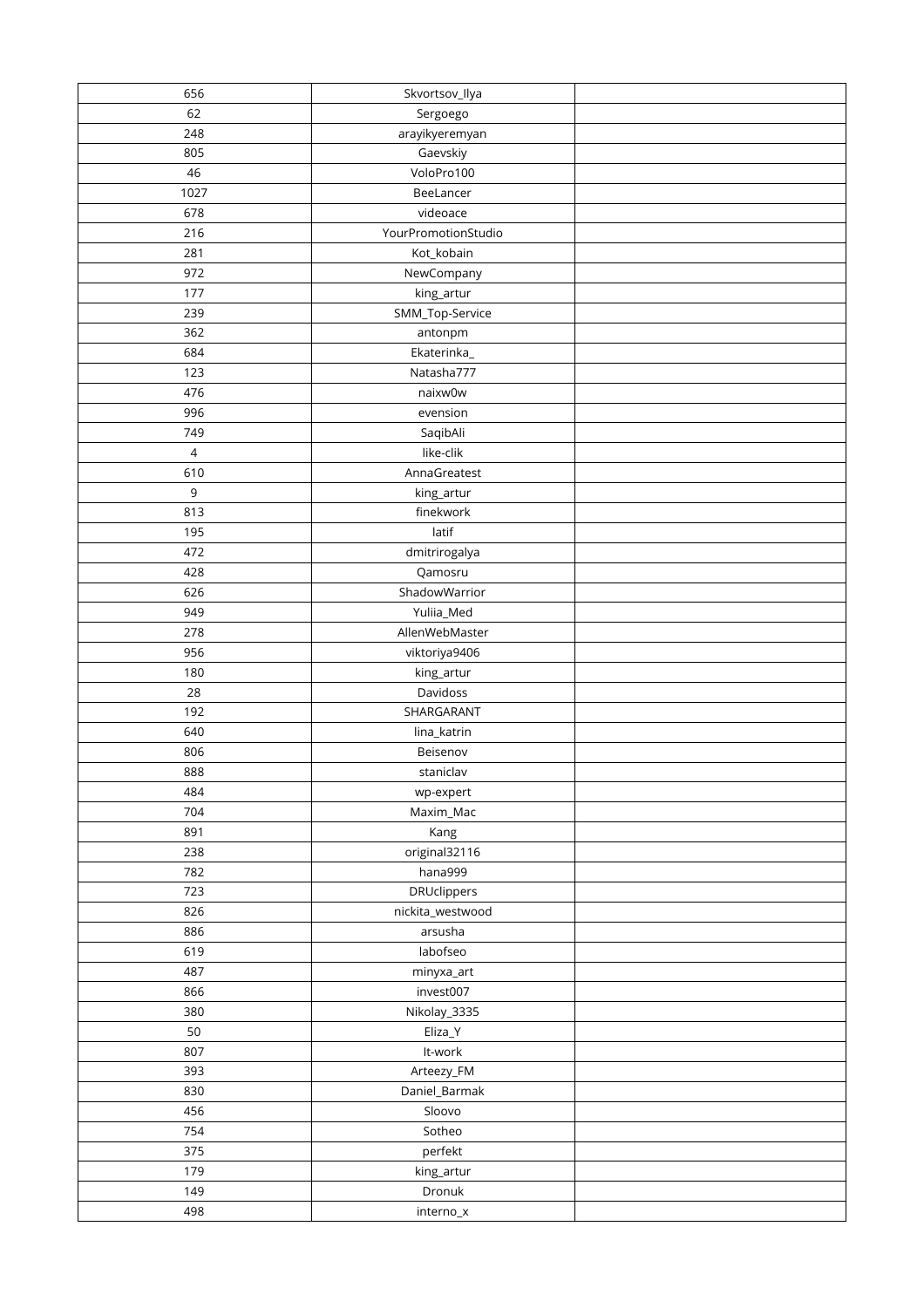| 698  | AnastasiaDikan      |  |
|------|---------------------|--|
| 335  | jeffo18             |  |
| 939  | SMMRise             |  |
| 154  | Dronuk              |  |
| 408  | Aleksey2605         |  |
| 930  | Lika_by             |  |
| 632  | donnichols          |  |
| 31   | <b>OTISLAB</b>      |  |
| 879  | fair-1994           |  |
| 94   | artemrav            |  |
| 855  | Silwerfox           |  |
| 843  | yuriy320dkwi420     |  |
| 1020 | A-Voice             |  |
| 266  | Dronuk              |  |
| 357  | webexspace          |  |
| 290  | _Master             |  |
| 686  | Proletariy          |  |
| 1005 | AlinaPodgornaya     |  |
| 622  | SurfEarner          |  |
| 208  | VictoriyaNs         |  |
| 10   | king_artur          |  |
| 73   | honest_investor     |  |
| 780  | AnnaCom             |  |
| 837  | Pandora_Hub         |  |
| 1045 | Viacheslav_Viktorov |  |
| 343  | Kris8b12            |  |
| 473  | Daulet-designer     |  |
| 424  | NexGen              |  |
| 922  | BroDesign           |  |
| 418  | Lingva21            |  |
| 593  | Proxi               |  |
| 567  | ZeeshanAli          |  |
| 1063 | thenickman          |  |
| 561  | vlad_lisin          |  |
| 80   | evgeniybos25        |  |
| 346  | SMMKING_SPB         |  |
| 863  | argishti5           |  |
| 926  | logaster1           |  |
| 931  | Mixoldi             |  |
| 929  | manilong            |  |
| 774  | Vincod              |  |
| 141  | Dronuk              |  |
| 967  | burzasya            |  |
| 210  | NexGen              |  |
| 370  | virare              |  |
| 376  | Topbear             |  |
| 629  | VODILA              |  |
| 165  | Dronuk              |  |
| 198  | latif               |  |
| 733  | V_Zhu               |  |
| 589  | KateSklyar          |  |
| 457  | Lourence_online     |  |
| 846  | corolevking         |  |
| 1025 | koroob              |  |
| 317  | nina <sub>5</sub>   |  |
| 462  | joorjoor            |  |
| 471  | Dzenguru            |  |
|      |                     |  |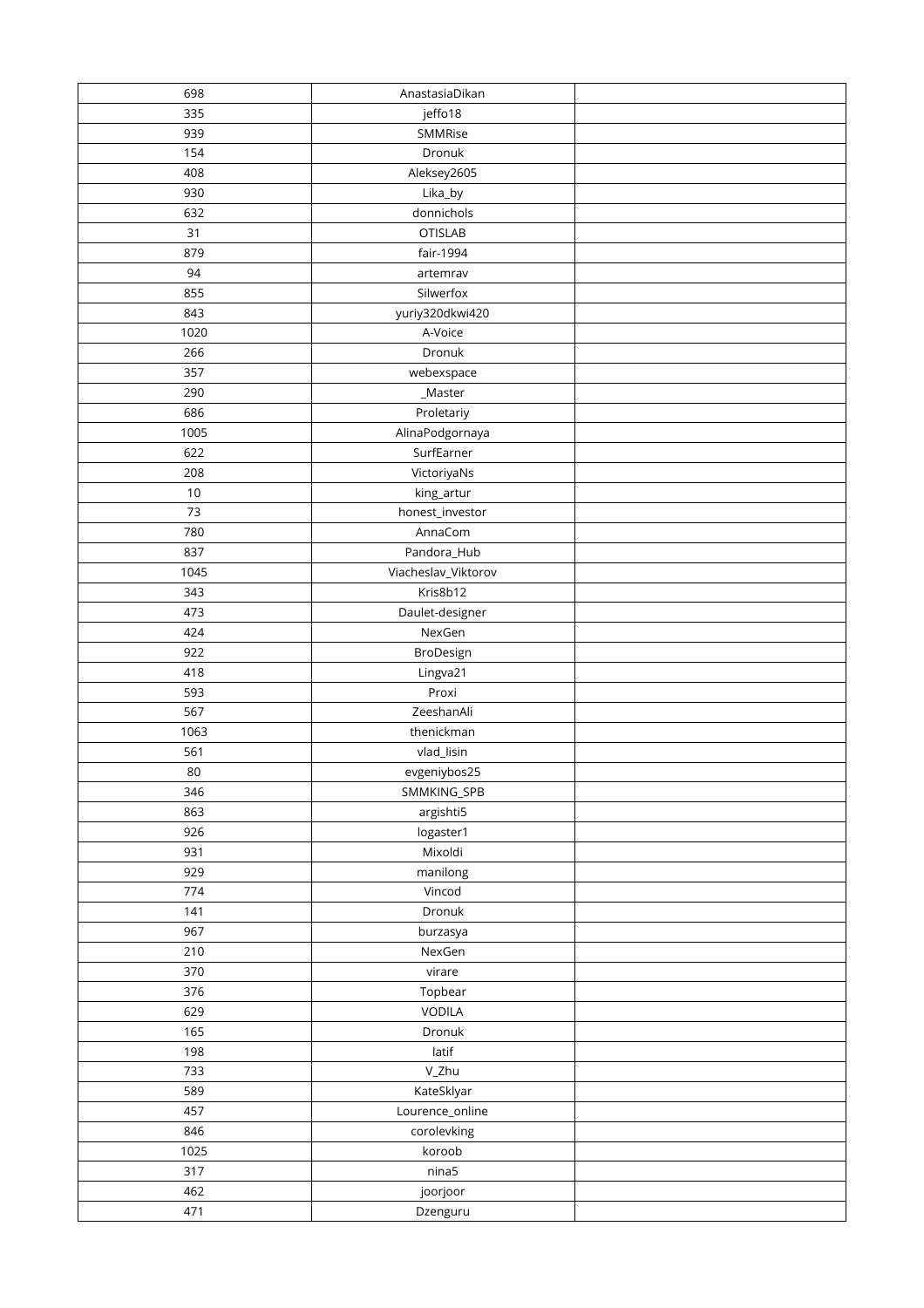| 74   | honest_investor          |  |
|------|--------------------------|--|
| 403  | imnotes                  |  |
| 977  | designedition            |  |
| 255  | Sergoego                 |  |
| 578  | AlexBoPict               |  |
| 809  | It-work                  |  |
| 811  | Tornadooo                |  |
| 695  | socialmarket             |  |
| 481  | Serg4                    |  |
| 653  | Greyhorse                |  |
| 744  | kwork2pro                |  |
| 962  | CarolinaFox              |  |
| 526  | adiletWork               |  |
| 697  | Bokdok                   |  |
| 532  | milihios                 |  |
| 205  | Mydigiseller             |  |
| 791  | Weston_office            |  |
| 842  | wind34                   |  |
| 187  | Demian88                 |  |
| 57   | avvmooo                  |  |
| 903  | dmitriilG                |  |
| 40   | skerwell                 |  |
| 756  | koroob                   |  |
| 865  | Elena_Simonova           |  |
| 560  | Hokalo                   |  |
| 322  |                          |  |
| 844  | Olga1369<br>SrFedor      |  |
| 26   |                          |  |
| 904  | Pandora_Hub              |  |
|      | Denis_trans              |  |
| 389  | Ulike_SMP<br>MaximovaKat |  |
| 878  |                          |  |
| 630  | ageenko_art              |  |
| 34   | sosyalmedyatur           |  |
| 761  | azaq3                    |  |
| 6    | king_artur               |  |
| 431  | SEOProLab                |  |
| 999  | Bina__S                  |  |
| 1034 | vikanina89               |  |
| 757  | SmoPromo                 |  |
| 579  | harurzn                  |  |
| 269  | THESEOQUEEN              |  |
| 580  | Saddyart                 |  |
| 677  | kolonschakov058          |  |
| 451  | AndroidAppSEO            |  |
| 518  | maria_rapoport           |  |
| 815  | finekwork                |  |
| 1035 | Web_Scraper_Python       |  |
| 419  | Danil00100               |  |
| 291  | devbot                   |  |
| 869  | rasaevaalbina            |  |
| 1030 | kisl_mih                 |  |
| 131  | Avatar                   |  |
| 533  | webPCstudio              |  |
| 449  | Daulet-designer          |  |
| 270  | THESEOQUEEN              |  |
| 558  | king_artur               |  |
| 504  | Tosha_Dudin              |  |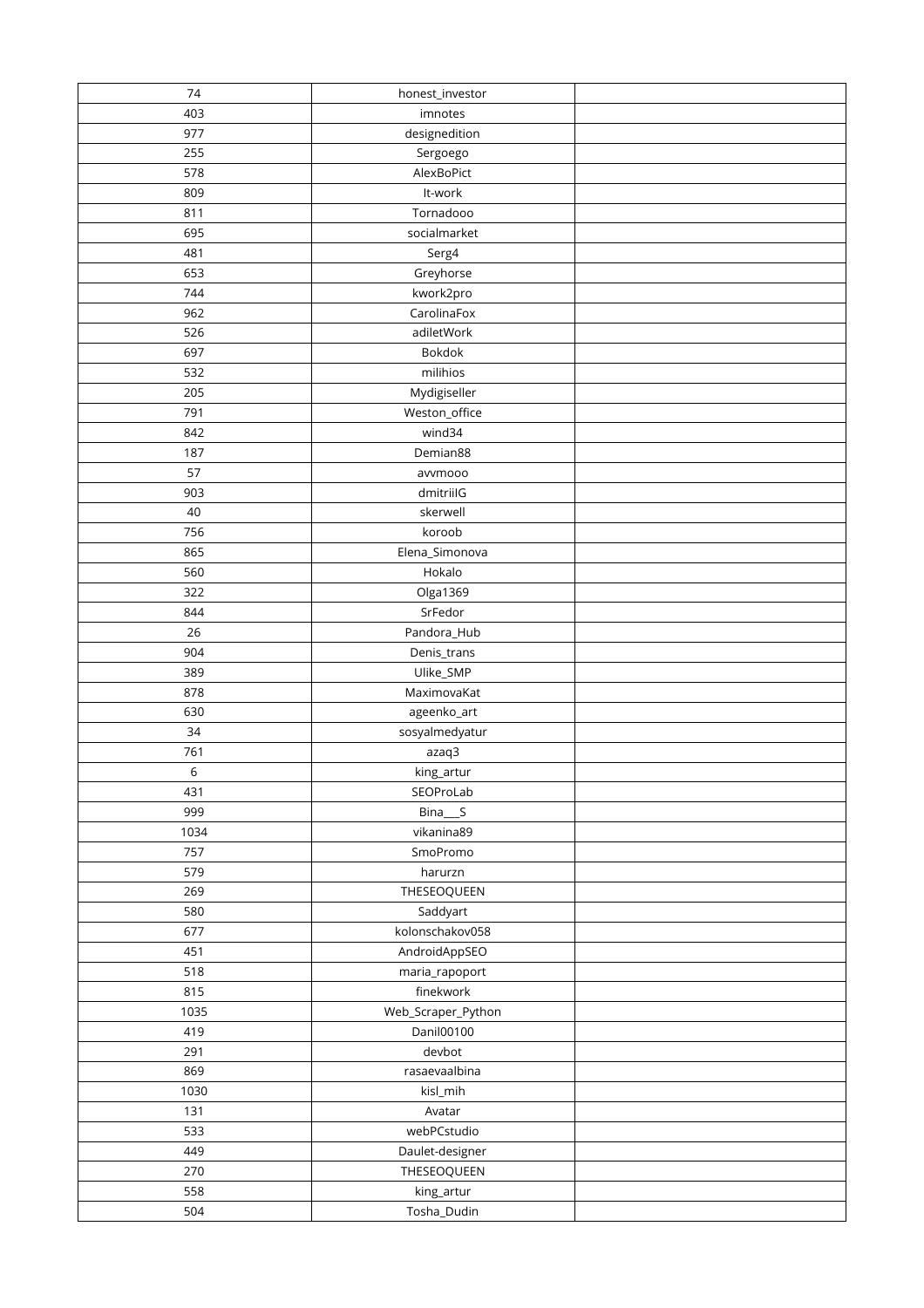| 394        | Kraupin              |  |
|------------|----------------------|--|
| 246        | Dronuk               |  |
| 592        | RadugaBonda          |  |
| 267        | Francaise            |  |
| 734        | tvoy_photo           |  |
| 516        | Brand-GID            |  |
| 574        | XeqtR                |  |
| 565        | 05edelweiss05        |  |
| 935        | Daniel_Barmak        |  |
| 938        | error404artist       |  |
| 1044       | Onlinedelux          |  |
| 906        | invest007            |  |
| 706        | urbanupdate          |  |
| 11         | king_artur           |  |
| 70         | HuracanPerformante   |  |
| 240        | SMM_Top-Service      |  |
| 650        | modx_master          |  |
| 33         | sosyalmedyatur       |  |
| 727        | medcomes             |  |
| 993        | kneedeepindesign     |  |
| 91         | SMMKING_SPB          |  |
| 163        | Dronuk               |  |
| 583        | eduardpxx            |  |
| 493        | zhan_karp            |  |
| 395        | sam1r                |  |
| 1056       | iProDi               |  |
| 555        | ManagerApp           |  |
| 405        | Dariya_Remizova      |  |
| 446        | ElitestaR            |  |
| 256        | evgeniybos25         |  |
| 952        | Pandora_Hub          |  |
| 188        | Demian88             |  |
| 341        | dmitrirogalya        |  |
| 637        | Elena_<br>_Designer  |  |
| 496        | Lingvistika          |  |
| 1021       | SmoPromo             |  |
| 434        | shaggy99             |  |
| 974        | --Irina--            |  |
| 917        | klyshka12            |  |
| 923<br>933 | BroDesign<br>Mixoldi |  |
| 998        | Pandora_Hub          |  |
| 1039       | Ryzerrast            |  |
| 458        | Pandora_Hub          |  |
| 459        | outreach_expert      |  |
| 92         | amplifier            |  |
| 387        | Apxu_Devel           |  |
| 521        | Krasmedia            |  |
| 986        | artanika             |  |
| 1049       | aleksanmaker         |  |
| 432        | SEOProLab            |  |
| 1046       | BeeLancer            |  |
| 908        | WasilevDesign        |  |
| 585        | dev_yaroslav         |  |
| 232        | nickdouble6          |  |
| 402        | imnotes              |  |
| $76\,$     | evgeniybos25         |  |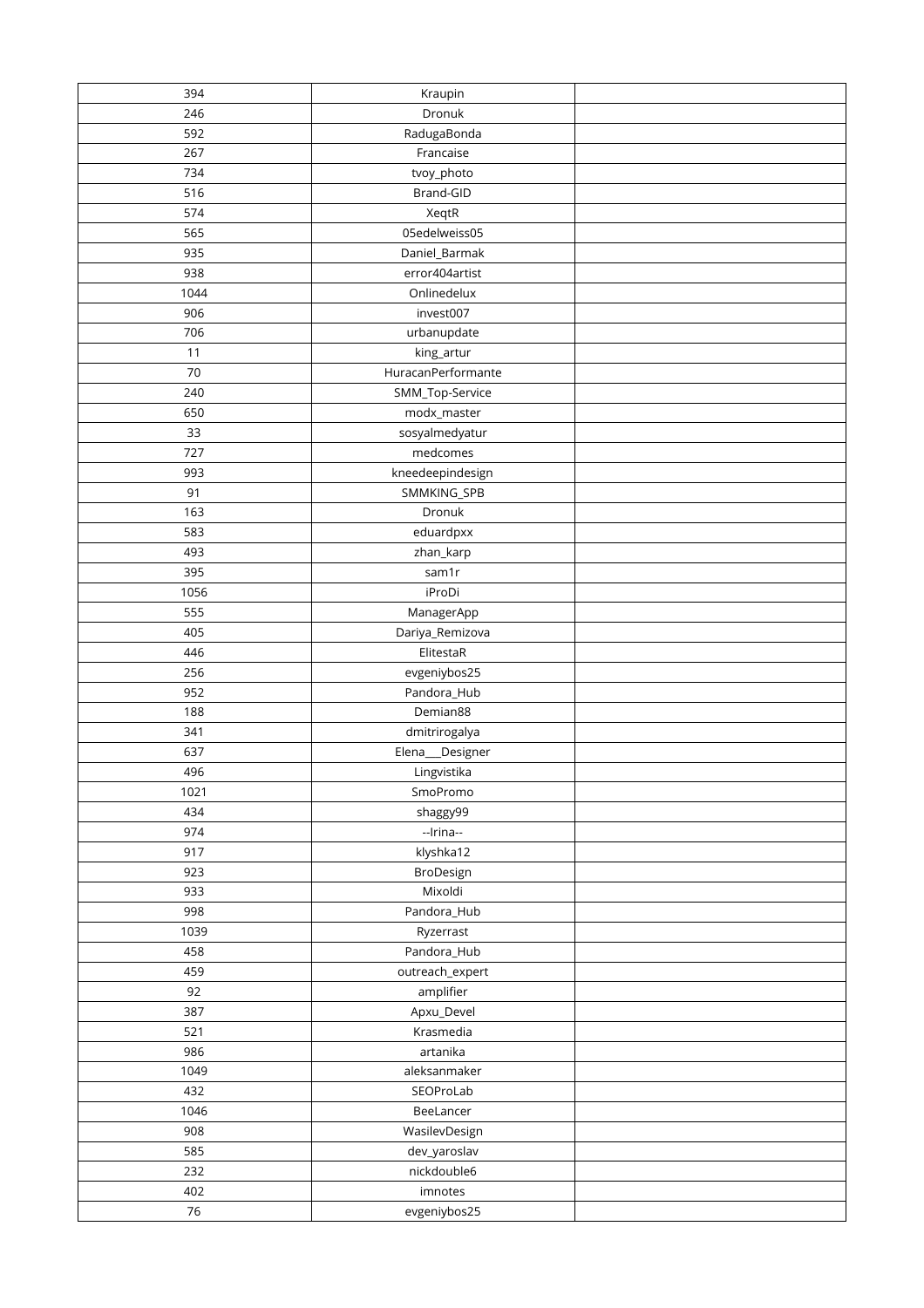| 570         | Rudzis_id                   |  |
|-------------|-----------------------------|--|
| 577         | travellers                  |  |
| 347         | TrixiS_                     |  |
| 52          | Tom_Bilotta                 |  |
| 139         | Dronuk                      |  |
| 591         | 4design                     |  |
| 244         | <b>DLCR</b>                 |  |
| 41          | fazle0709                   |  |
| 119         | Kwork_Stalker               |  |
| 463         | WebDizX                     |  |
| 786         | YKStudio                    |  |
| 584         | king_artur                  |  |
| 758         | Pavlo21Mi                   |  |
| 349         | Artmalceva                  |  |
| 273         | somik                       |  |
| 849         | sanjk                       |  |
| 436         | shaggy99                    |  |
| 298         | Askhat2000                  |  |
| 81          | SMMKING_SPB                 |  |
| 331         | SonyaKhorkova               |  |
| 854         | SocialMediaPro              |  |
| 798         | Teseisoft                   |  |
| 641         | Designer_ea                 |  |
| 828         | freemanvld                  |  |
| 548         | Natali8_8                   |  |
| 841         | EdXV                        |  |
| 882         | $dian$ _m                   |  |
| 214         | YourPromotionStudio         |  |
| 597         | Denis_Kvart                 |  |
| 743         | Daniel_Barmak               |  |
| 313         | Katerina_Mac                |  |
| 658         | Kuznec37                    |  |
| 1052        | evension                    |  |
| 831         | impossiblestudio            |  |
| 875         | Agata777                    |  |
| 604         | labofseo                    |  |
| 207         | Afia                        |  |
| 784         | AnaMaito                    |  |
| 202         | latif                       |  |
| 505         | <b>PULIDIG</b>              |  |
| 116         | Kwork_Stalker               |  |
| 832         | impossiblestudio            |  |
| 834         | AKalyak                     |  |
| 833         | AKalyak                     |  |
| 721<br>1053 | Daniel_Barmak               |  |
| 399         | Irps<br>lanacool            |  |
|             |                             |  |
| 1019<br>601 | elenabalahonova<br>labofseo |  |
| 925         | natali_brill                |  |
| 467         | Andrey_Er                   |  |
| 776         | <b>OTISLAB</b>              |  |
| 124         | Natasha777                  |  |
| 234         | V00D00                      |  |
| 320         | Wordpressor                 |  |
| 691         | artproject                  |  |
| 250         | Marik                       |  |
|             |                             |  |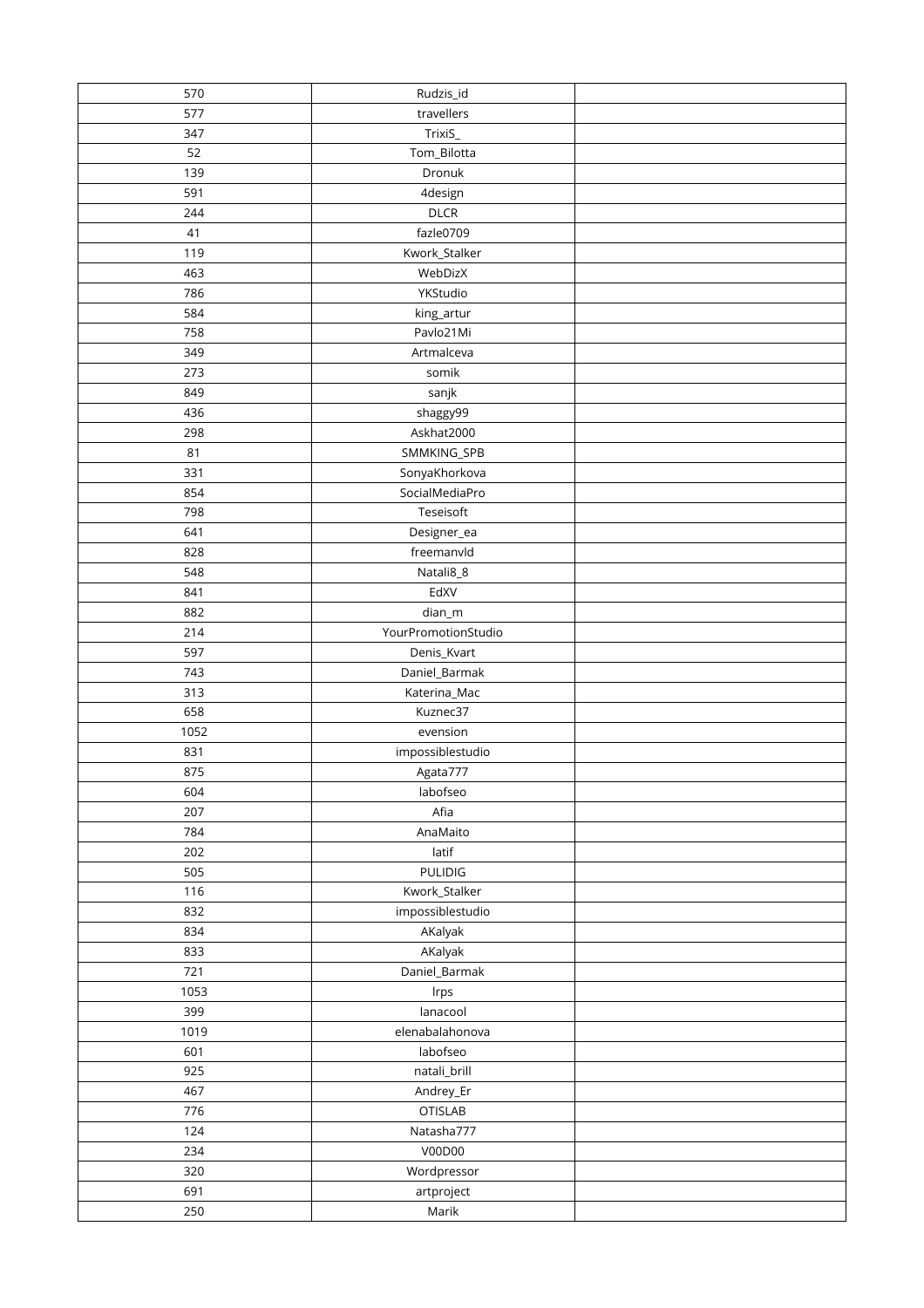| 252            | EdwardStyle        |  |
|----------------|--------------------|--|
| 303            | ASWQ               |  |
| 1029           | BeeLancer          |  |
| 475            | Jamshed0777        |  |
| 528            | mister889          |  |
| 810            | Tornadooo          |  |
| 559            | VividName          |  |
| 355            | Naraytrace         |  |
| 1014           | Alexmarketer       |  |
| 859            | Emil_imanov        |  |
| 662            | thevasilev         |  |
| 872            | Cyndy              |  |
| 699            | KimaAvetisyan      |  |
| 102            | Kirill_88-         |  |
| 430            | webdeskt           |  |
| 973            | MaxMatveev         |  |
| 1050           | wpexpert           |  |
| 67             | HuracanPerformante |  |
| 573            | milihios           |  |
| 669            | Experci            |  |
| 718            | fair-1994          |  |
| 277            | mikhailduhin       |  |
| 176            | king_artur         |  |
| 361            | 13MAMED            |  |
| 775            | Bishamon           |  |
| 325            | davojan88          |  |
| 856            | Gigaboster         |  |
| 598            | Moguhcii           |  |
| 314            | evgeniybos25       |  |
| 950            | Kanika             |  |
| 416            | Edyta_artdiary     |  |
| 520            | grajinayildirim93  |  |
| 287            | anettko99          |  |
| 918            | darya08            |  |
| $\overline{7}$ | king_artur         |  |
| 316            | Anatolii_Oskoma    |  |
| 315            | Julie_1            |  |
| 703            | studio33           |  |
| 876            | TimofeyRM          |  |
| 881            | vikanina89         |  |
| 861            | latif              |  |
| 602            | turgun3            |  |
| 356            | Katerina_Mac       |  |
| 115            | Kwork_Stalker      |  |
| 513            | elenakw            |  |
| 438            | reboox             |  |
| 1059           | FrontKolia         |  |
| 581            | katymishustina     |  |
| 958            | VladimirBelph      |  |
| 954            | Avventura          |  |
| 182            | smm_shop           |  |
| 547            | Valentina_         |  |
| 755            | WebdevService      |  |
| 821            | alicefame          |  |
| 193            | latif              |  |
| 13             | king_artur         |  |
| 932            | Mixoldi            |  |
|                |                    |  |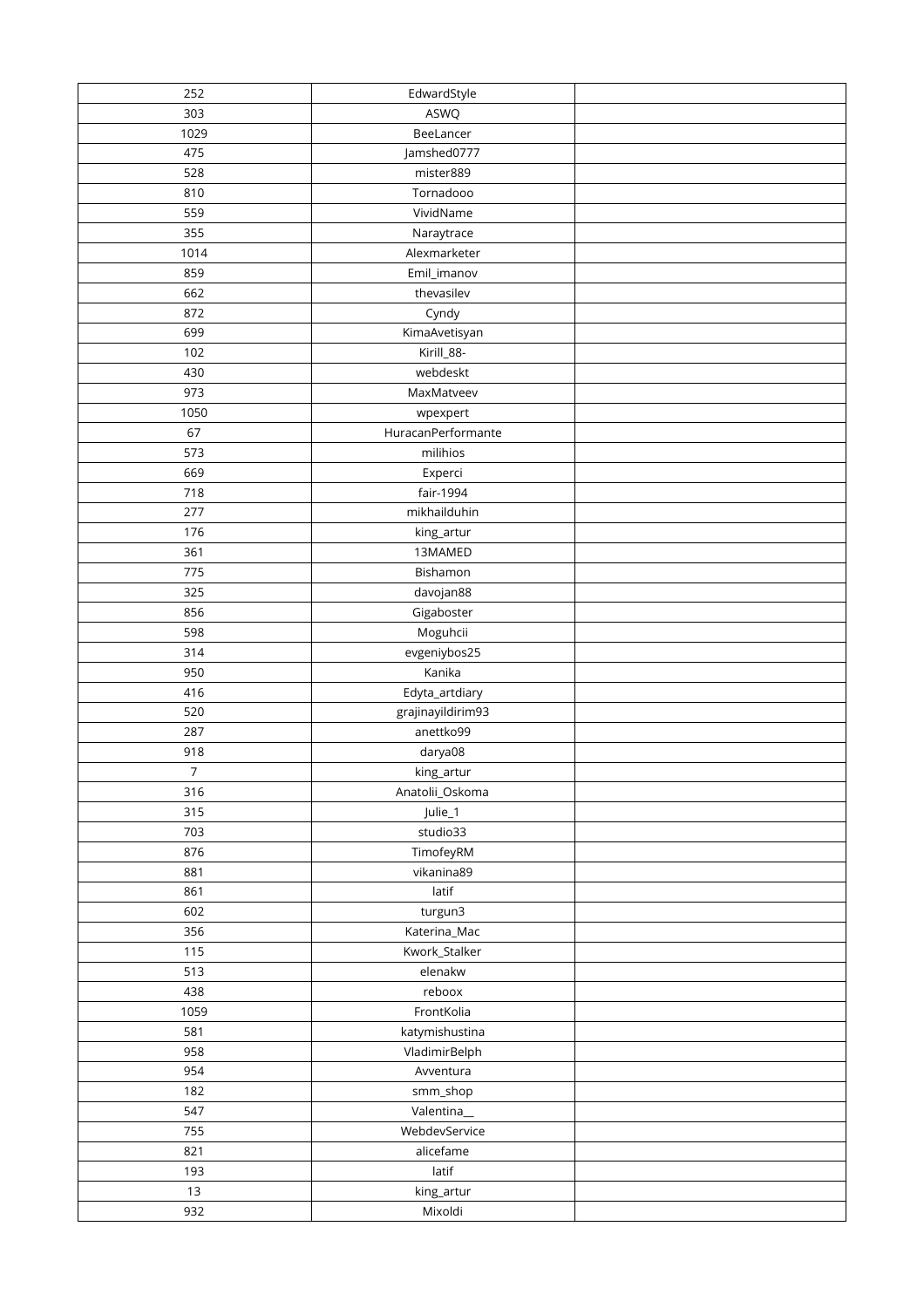| 730         | koins                                       |  |
|-------------|---------------------------------------------|--|
| 552         | ibiicon                                     |  |
| 991         | igordesn                                    |  |
| 88          | SMMKING_SPB                                 |  |
| 135         | arayikyeremyan                              |  |
| 621         | Aleksandr_Shapik                            |  |
| $\mathbf 2$ | like-clik                                   |  |
| 49          | AntonSagalov                                |  |
| 771         | GalinaDegtyareva                            |  |
| 824         | Viktoria000                                 |  |
| 795         | bashlab                                     |  |
| 130         | Avatar                                      |  |
| 300         | SocialFactory                               |  |
| 452         | PromoToons                                  |  |
| 702         | sosyalmedyatur                              |  |
| 151         | Dronuk                                      |  |
| 657         | Bormi                                       |  |
| 247         | Aksyonov                                    |  |
| 740         | Juliana619                                  |  |
| 161         | Dronuk                                      |  |
| 860         | egorkorablev                                |  |
| 304         | stormwall                                   |  |
| 728         | sashanikulina                               |  |
| 609         | vipdima2000                                 |  |
| 909         | dimankaboski                                |  |
| 390         | RiskWoman                                   |  |
| 737         | nasavi13                                    |  |
| 129         | Avatar                                      |  |
| 960         | Julianice                                   |  |
| 333         | Pandora_Hub                                 |  |
| 710         | Maxim_Mac                                   |  |
| 274         | THESEOQUEEN                                 |  |
| 470         | Postanjyan                                  |  |
| 289         | Anatolii_Oskoma                             |  |
| 217         | YourPromotionStudio                         |  |
| 767         | melchex                                     |  |
| 645         | honey-lady5                                 |  |
| 172         | Dronuk                                      |  |
| 987         | vikanina89                                  |  |
| 445         | Zohaib01                                    |  |
| 379         | Sience                                      |  |
| 800         | gr1nmorg                                    |  |
| 741         | cah99                                       |  |
| 722         | nasavi13                                    |  |
| 572         | Anzhela83                                   |  |
| 794         | ReFeelArt                                   |  |
| 482         | sfdesign                                    |  |
| 345         | dmitrirogalya                               |  |
| 864         | racqoen                                     |  |
| 1004        | Holarin                                     |  |
| 275         | alina0704                                   |  |
| 285<br>615  | LeaLvova<br>Nikanon13                       |  |
|             |                                             |  |
| 862<br>215  | Graphic_Design_Ui-Ux<br>YourPromotionStudio |  |
| 778         | Vidosjk                                     |  |
|             | Dronuk                                      |  |
| 848         |                                             |  |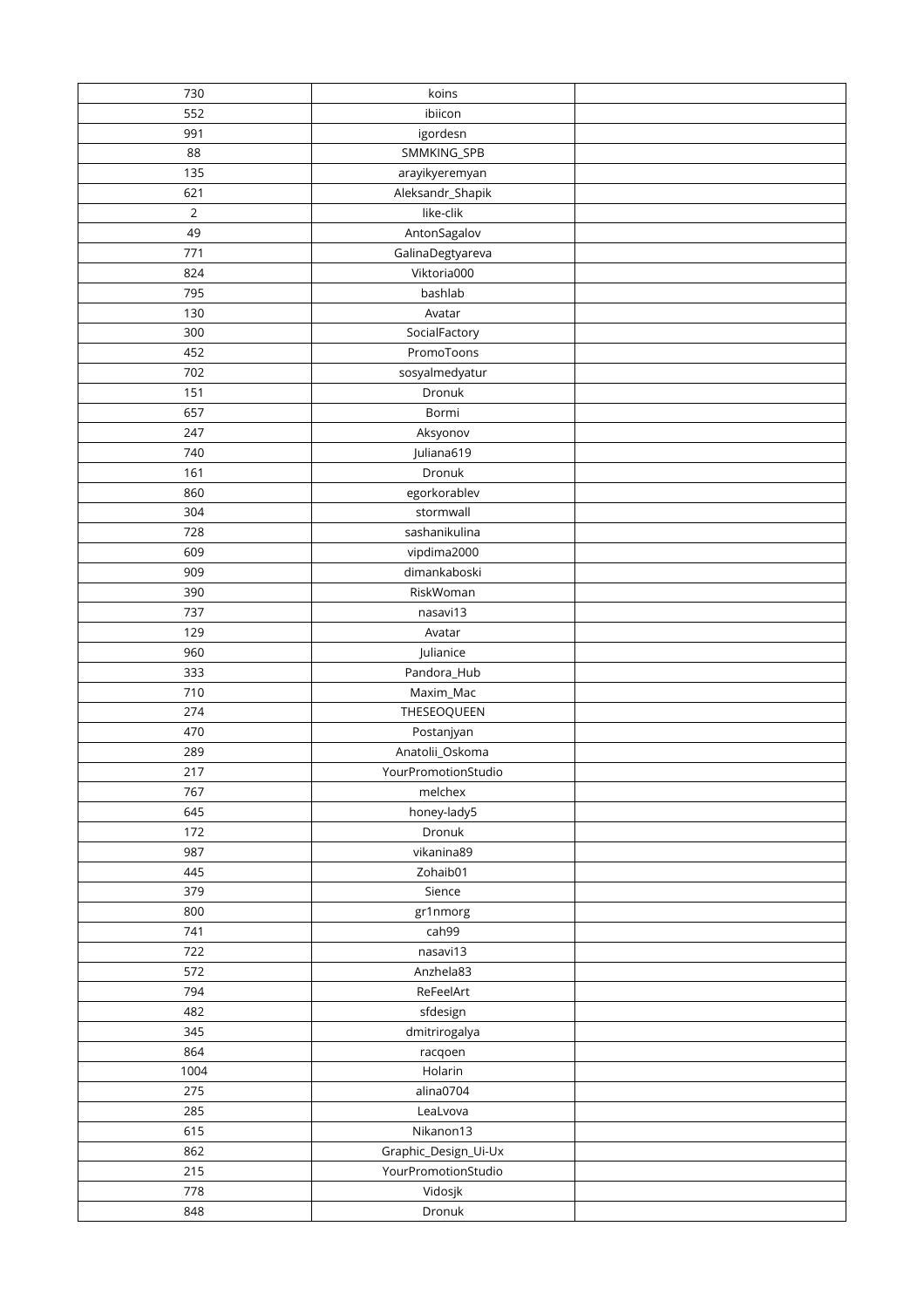| 494     | ALeHA1            |  |
|---------|-------------------|--|
| 190     | SMMRise           |  |
| 594     | RadugaBonda       |  |
| 203     | Pavvlusansky      |  |
| 889     | aleksanmaker      |  |
| 852     | klyshka12         |  |
| 319     | <b>MIXGRO</b>     |  |
| 42      | fazle0709         |  |
| 150     | Dronuk            |  |
| 117     | Kwork_Stalker     |  |
| 979     | hexell            |  |
| 1023    | Teseisoft         |  |
| 284     | THESEOQUEEN       |  |
| 191     | SMMRise           |  |
| 768     | SKirV             |  |
| 510     | Shpilevoi         |  |
| 564     | nat_pinchuk       |  |
| 527     | Sikandar786       |  |
| 613     | $def_$            |  |
| 420     | Babyalien         |  |
| 631     | dmaxs             |  |
| 779     | melchex           |  |
| $\,8\,$ | king_artur        |  |
| 792     | Aland82           |  |
| 907     | Maxim_Mac         |  |
| 37      | RedPlay           |  |
| 899     | Hellenaalex       |  |
| 892     | freelanceweb26    |  |
| 330     | ilya3250          |  |
| 448     | Anakoliy          |  |
| 251     | salmanrahim       |  |
| 715     | Chuttaga          |  |
| 620     | vikanina89        |  |
| 611     | KCreeper          |  |
| 582     | quattrovod        |  |
| 336     | Dark2             |  |
| 58      | major-aranjirovka |  |
| 305     | lefomusician      |  |
| 113     | Kwork_Stalker     |  |
| 985     | Lomakin_A         |  |
| 429     | reboox            |  |
| 235     | original32116     |  |
| 1015    | LinnelMi          |  |
| 542     | VladislavSP       |  |
| 75      | Marik             |  |
| 659     | WebyouMan         |  |
| 483     | mkzaman           |  |
| 460     | SMMKING_SPB       |  |
| 764     | FCSM              |  |
| 409     | king_artur        |  |
| 739     | ipdeev            |  |
| 874     | julie_t           |  |
| 366     | ObeyArt           |  |
| 293     | neonmanfeo        |  |
| 1007    | evension          |  |
| 1000    | rss2015           |  |
| 464     | Bunior1373        |  |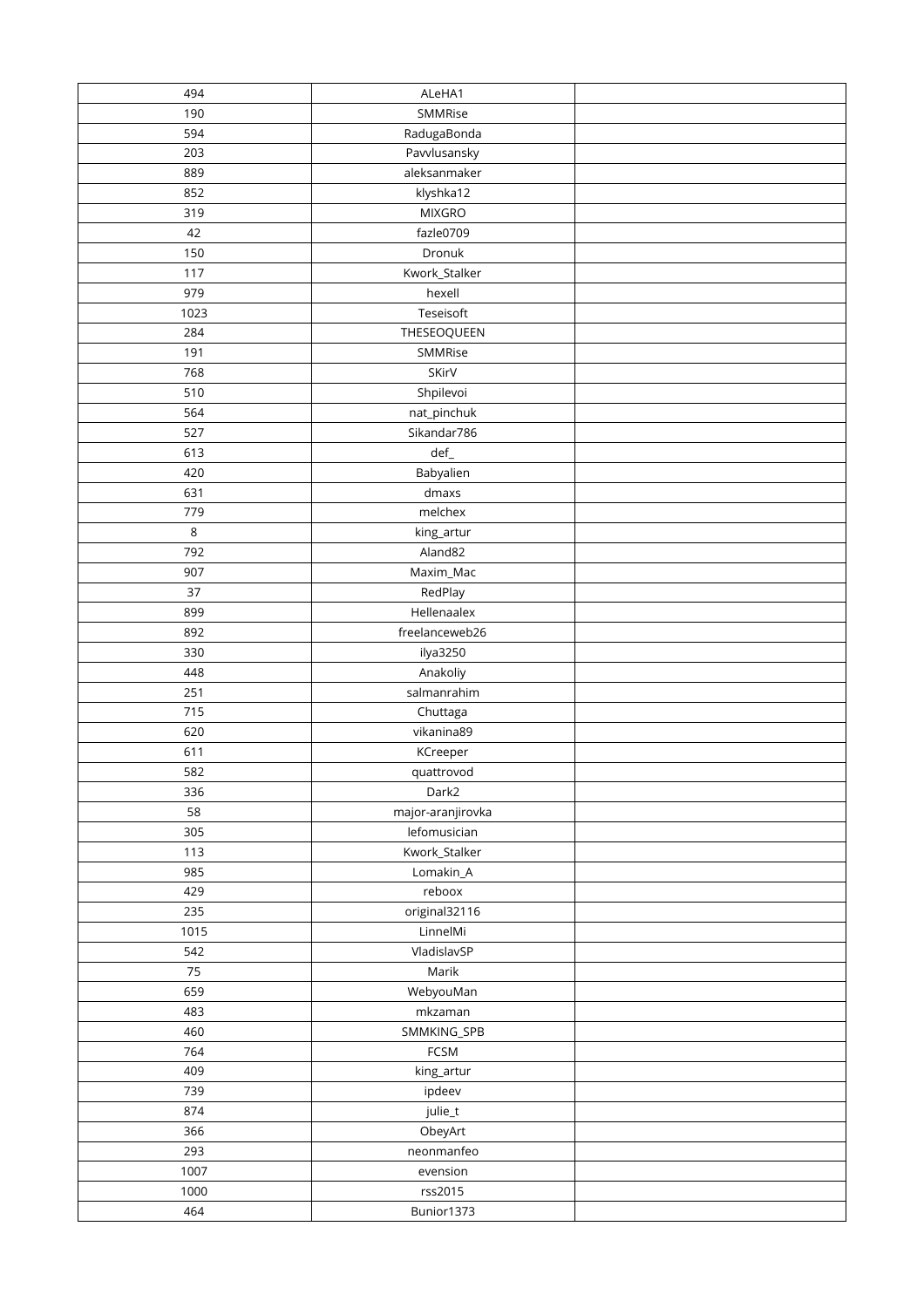| 398  | Bunior1373       |            |
|------|------------------|------------|
| 323  | niinfo           |            |
| 969  | Greyhorse        |            |
| 372  | dmitrirogalya    |            |
| 623  | Beruzphilz       |            |
| 453  | valeeeksoul      |            |
| 529  | kilrea           |            |
| 890  | AlexIlyin        |            |
| 765  | Laurentiu_online |            |
| 411  | rizaya1989       |            |
| 175  | king_artur       |            |
| 896  | fizik2020        |            |
| 21   | AlexeBro         |            |
| 166  | Dronuk           |            |
| 997  | Valeriya2659     |            |
| 485  | AnnaCom          |            |
| 639  | SmoPromo         |            |
| 519  | Kirill_88-       |            |
| 199  | latif            |            |
| 213  | NexGen           |            |
| 56   | Nawab07          |            |
| 19   | king_artur       |            |
| 44   | kwazar           |            |
| 127  | Avatar           |            |
| 553  | NewCompany       |            |
| 726  | Gaevskiy         |            |
| 647  | ProFox_by        |            |
| 196  | latif            |            |
| 170  | Dronuk           |            |
| 948  | Bananagrek_art   |            |
| 27   | Pandora_Hub      |            |
| 857  | tvoy_photo       |            |
| 400  | Kulob55          |            |
| 337  | Smith            |            |
| 927  | kuntuganova_art  |            |
| 197  | latif            |            |
| 530  | imnotes          |            |
| 114  | Kwork_Stalker    |            |
| 1010 | fair-1994        |            |
| 541  | ProFeModule      |            |
| 853  | media3d          |            |
| 1018 | Kto-to-eshe      |            |
| 937  | WasilevDesign    |            |
| 1062 | FedotovPro       |            |
| 156  | <b>Dronuk</b>    | 1 000 py6. |
| 382  | olya_myatnaya    |            |
| 959  | Sakhzod          |            |
| 302  | Grozamir         |            |
| 787  | First_Step_PRO   |            |
| 1012 | olesiaportnianko |            |
| 838  | Maxim_Mac        |            |
| 671  | smm_manager_pro  |            |
| 546  | NewCompany       |            |
| 680  | badrobot         |            |
| 441  | SMMKING_SPB      |            |
| 159  | Dronuk           |            |
|      |                  |            |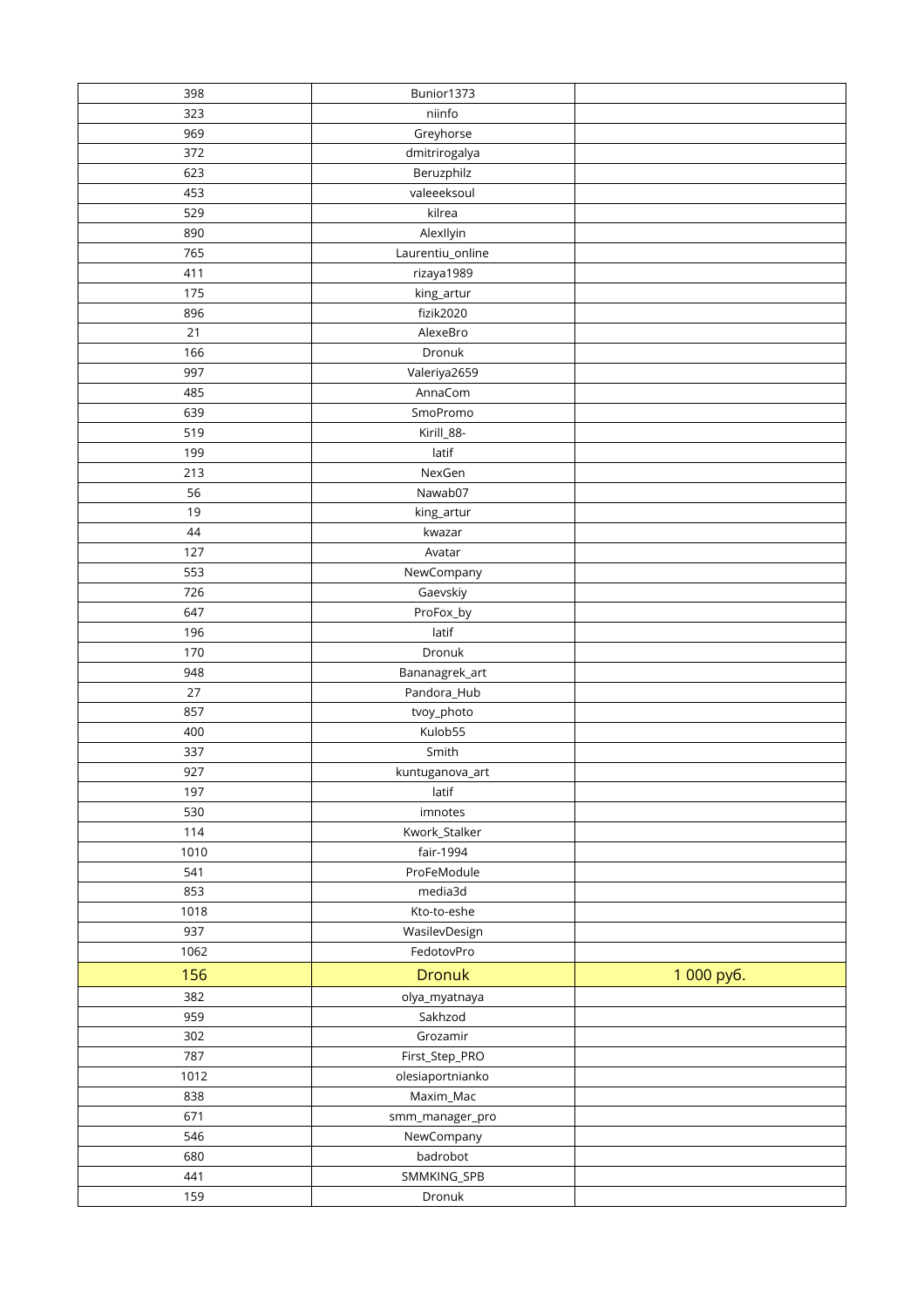| 814  | finekwork           |  |
|------|---------------------|--|
| 801  | wind34              |  |
| 339  | KarinM              |  |
| 912  | LeeLiana            |  |
| 1047 | hellshark           |  |
| 200  | latif               |  |
| 983  | VitaliyOlyvko       |  |
| 257  | SMMKING_SPB         |  |
| 942  | laroxxx             |  |
| 978  | vikanina89          |  |
| 947  | Dogcho              |  |
| 128  | Avatar              |  |
| 17   | king_artur          |  |
| 713  | prizpak             |  |
| 840  |                     |  |
| 708  | Ramzay              |  |
| 312  | quattrovod          |  |
|      | Art_Velikiy         |  |
| 219  | YourPromotionStudio |  |
| 121  | Natasha777          |  |
| 423  | Rennik1             |  |
| 752  | Best-one            |  |
| 63   | Sergoego            |  |
| 736  | Evgeniy_Dimov       |  |
| 243  | dragonprod          |  |
|      |                     |  |
|      |                     |  |
|      |                     |  |
|      |                     |  |
|      |                     |  |
|      |                     |  |
|      |                     |  |
|      |                     |  |
|      |                     |  |
|      |                     |  |
|      |                     |  |
|      |                     |  |
|      |                     |  |
|      |                     |  |
|      |                     |  |
|      |                     |  |
|      |                     |  |
|      |                     |  |
|      |                     |  |
|      |                     |  |
|      |                     |  |
|      |                     |  |
|      |                     |  |
|      |                     |  |
|      |                     |  |
|      |                     |  |
|      |                     |  |
|      |                     |  |
|      |                     |  |
|      |                     |  |
|      |                     |  |
|      |                     |  |
|      |                     |  |
|      |                     |  |